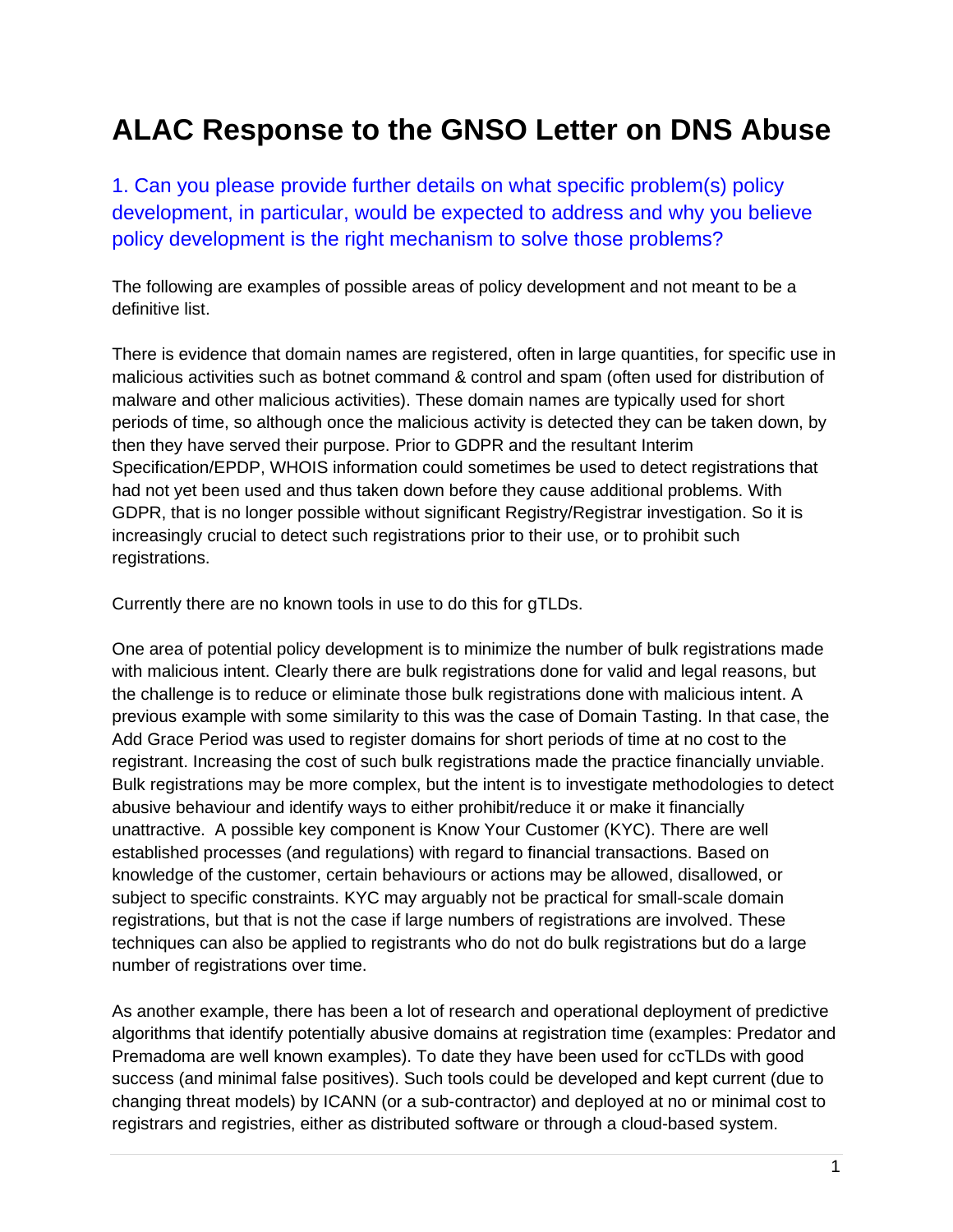A third area for consideration is where there are already contractual conditions (Registry and Registrar) that should address certain types of abuse (such as those referenced in the Base Registry Agreement Specification 11, section 3b) but do not seem to truly allow effective compliance actions.

For avoidance of doubt, the preceding are examples of possible areas of policy development and not meant to be a definitive list.

The ALAC also believes that the issue of accuracy (in its varied meanings) is relevant to domain name abuse. This could be addressed through incremental improvements to ensure accuracy, or a large-scale change which would change how registrations are managed. However, this is all under consideration by the Accuracy Scoping Team and, although it might contribute to mitigating DNS abuse, is not the subject of this current submission.

## 2. What do you believe are the expected outcomes if policy development would be undertaken, taking into account the remit of ICANN and more specifically GNSO policy development, in this context?

The expected outcome is to significantly reduce the number of domains registered with malicious intent, thus reducing the opportunities for phishing, botnet control and spam distribution of malicious software and various attacks.

## 3. Does the ALAC have any expectations with regards to possible next steps the GNSO Council could or should undertake in the context of policy development?

The ALAC and At-Large Community have a strong interest and have gained significant understanding, but we are not experts on the subject of maliciously registered domains. However, such experts exist. As a first step, the GNSO should appoint a small team of such experts, augmented with knowledgeable ICANN participants, to more fully develop a catalog of activities that should be targeted. The SSAC, GAC PSWG and others should be able to readily identify such a team. The output of this small team would then feed into an Issue Report leading to a PDP (or multiple PDPs).

When a PDP is initiated on one or more of these subjects, it must have strong representation from the groups directly involved with cyber-security, and must have ACTIVE involvement from ICANN Contractual Compliance to ensure that the resultant policy is one that can be properly enforced.

At-Large is of course willing to contribute to all phases of such work going forward.